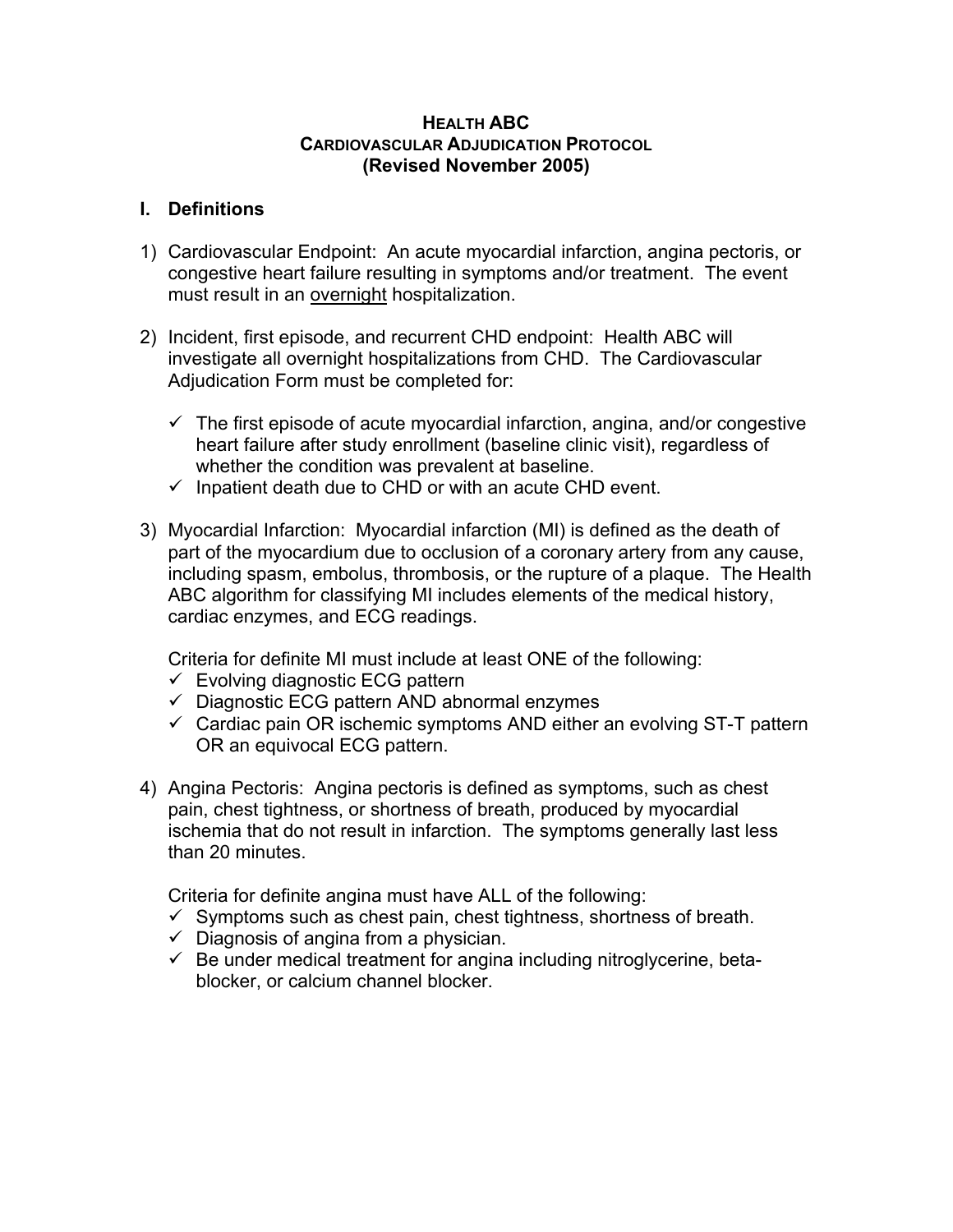In addition, the following are sufficient but not necessary to confirm angina IF the participant has also reported symptoms:

- $\checkmark$  Coronary artery bypass grafting (CABG), percutaneous transluminal coronary angioplasty (PTCA), or other coronary revascularization procedure
- $\checkmark$  Coronary angiography showing >70% obstruction of any coronary artery.
- $\checkmark$  ST depression of more than 1 mm on exercise stress testing.
- 5) Congestive Heart Failure: Congestive heart failure (CHF) is defined as a constellation of symptoms (such as shortness of breath, fatigue, orthopnea, and paroxysmal nocturnal dyspnea) and physical signs (such as edema, rales, tachycardia, a gallop rhythm, and a displaced PMI) that occur in a participant whose cardiac output cannot match metabolic need despite adequate filling pressures.

Criteria for definite CHF require that the participant must have BOTH of the following:

- $\checkmark$  Diagnosis of CHF from a physician,
- $\checkmark$  Be under medical treatment for CHF including BOTH of the following:  $\checkmark$  A diuretic AND
	- $\checkmark$  Digitalis OR a vasodilator (nitroglycerine, apresoline, angiotensin converting inhibitor)

In addition, the following are sufficient but not necessary to validate CHF:

- $\checkmark$  Presence of cardiomegaly and pulmonary edema on chest x-ray OR
- $\checkmark$  Evidence of a dilated ventricle and global or segmental wall motion abnormalities with decreased systolic function either by echocardiography or contrast ventriculography.

### **II. Ascertainment of CHD**

- 1) Semi annual telephone interview
- 2) Annual clinic visit
- 3) Scheduling of annual clinic visit
- 4) Proxy, spouse, relative, or friend contacts field center to report hospitalization
- 5) Hospital medical records from later event indicate a hospitalized CHD event occurred.
- 6) HCFA tape review
- 7) Obituary

### **III. Data Collection Forms to be Completed by Field Centers**

- 1) Data collection forms required for all inpatient (overnight) CHD events, both incident and recurrent:
	- a. Health ABC Event Form
	- b. Discharge Abstract Form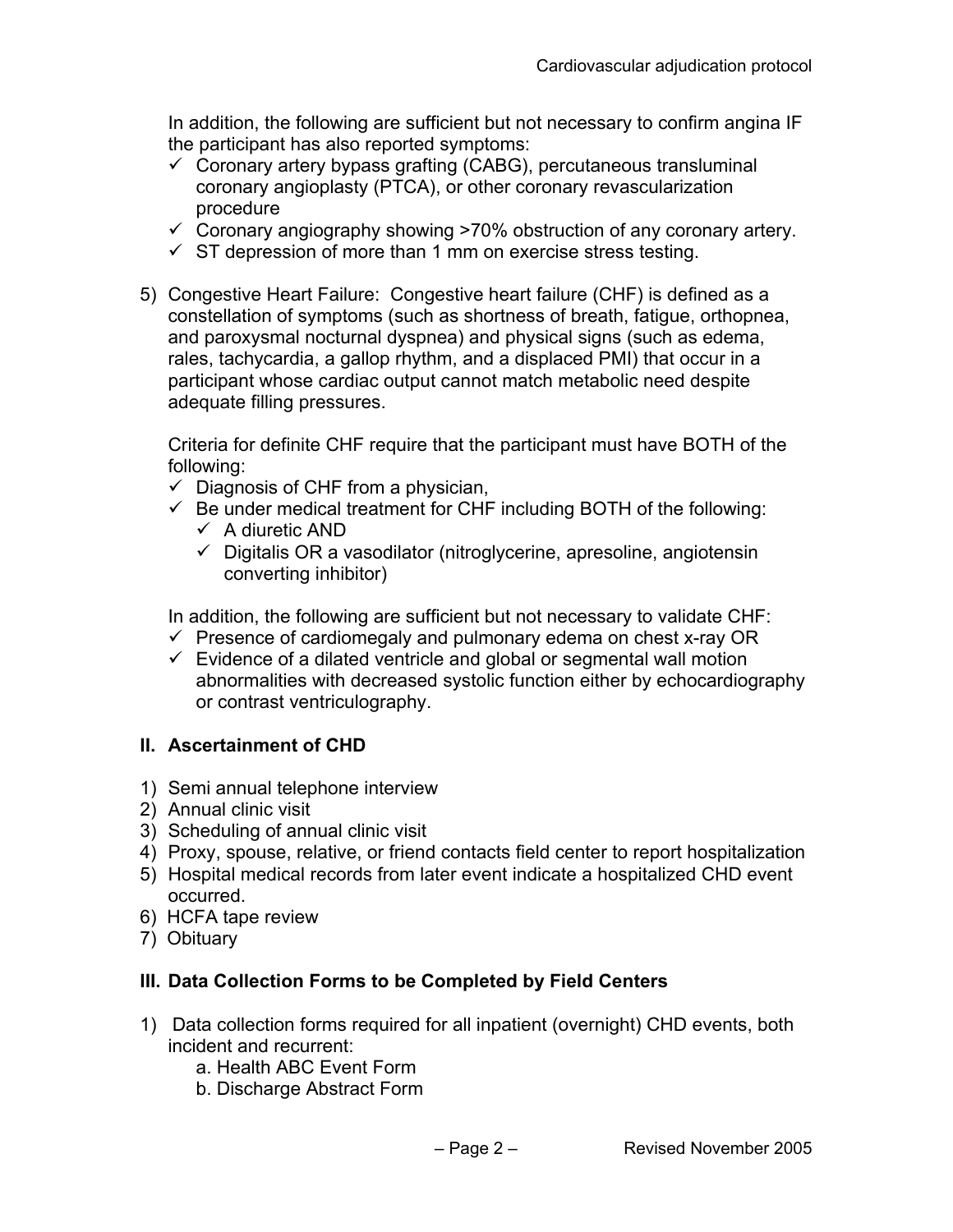- c. Local Adjudication Report
- 2) Data collection forms also required for incident/first episode of acute MI, angina and/or CHF
	- a. Cardiovascular Disease Adjudication Report
- 3) Data collection forms also required for CHD event resulting in an inpatient death, or CHD contributing to an inpatient death
	- a. Cardiovascular Disease Adjudication Report
	- b. Report of Death Form
	- c. Decedent Proxy Interview (narrative not necessary)
	- d. Final Death Adjudication Report (at central adjudication)

# **IV. Documentation to be requested**

- 1) For all CHD inpatient events
	- a. Face sheet or physician attestation with ICD codes
	- b. Discharge summary
- 2) In addition, for all first episodes of MI, angina, and/or CHF after Health ABC enrollment, when available/applicable:
	- a. History and physical exam
	- b. Cardiac enzyme lab report
	- c. ECG tracings
	- d. Echocardiography report or MUGA scan report
	- e. Stress test report
	- f. Cardiac angiography/catheterization report
	- g. Operative report
	- h. Chest x-ray report
	- i. Cardiology consult
	- j. Emergency room report
- 3) In addition, for all inpatient deaths related to CHD
	- a. Death certificate
	- b. Autopsy report, if done.

# **V. Procedures**

Once the Health ABC field center is notified of a CHD inpatient event, the following protocol should be followed:

- 1) A Health ABC Event Form is completed by examiner or Event Coordinator at the local field center once notified of CHD event. Check the appropriate box under Section I: Overnight Hospitalization, and the text field indicates a CHD event may have occurred.
- 2) The completed Event Form scanned into data system.
- 3) A copy of the Event Form is forwarded to the Event Coordinator at the local field center.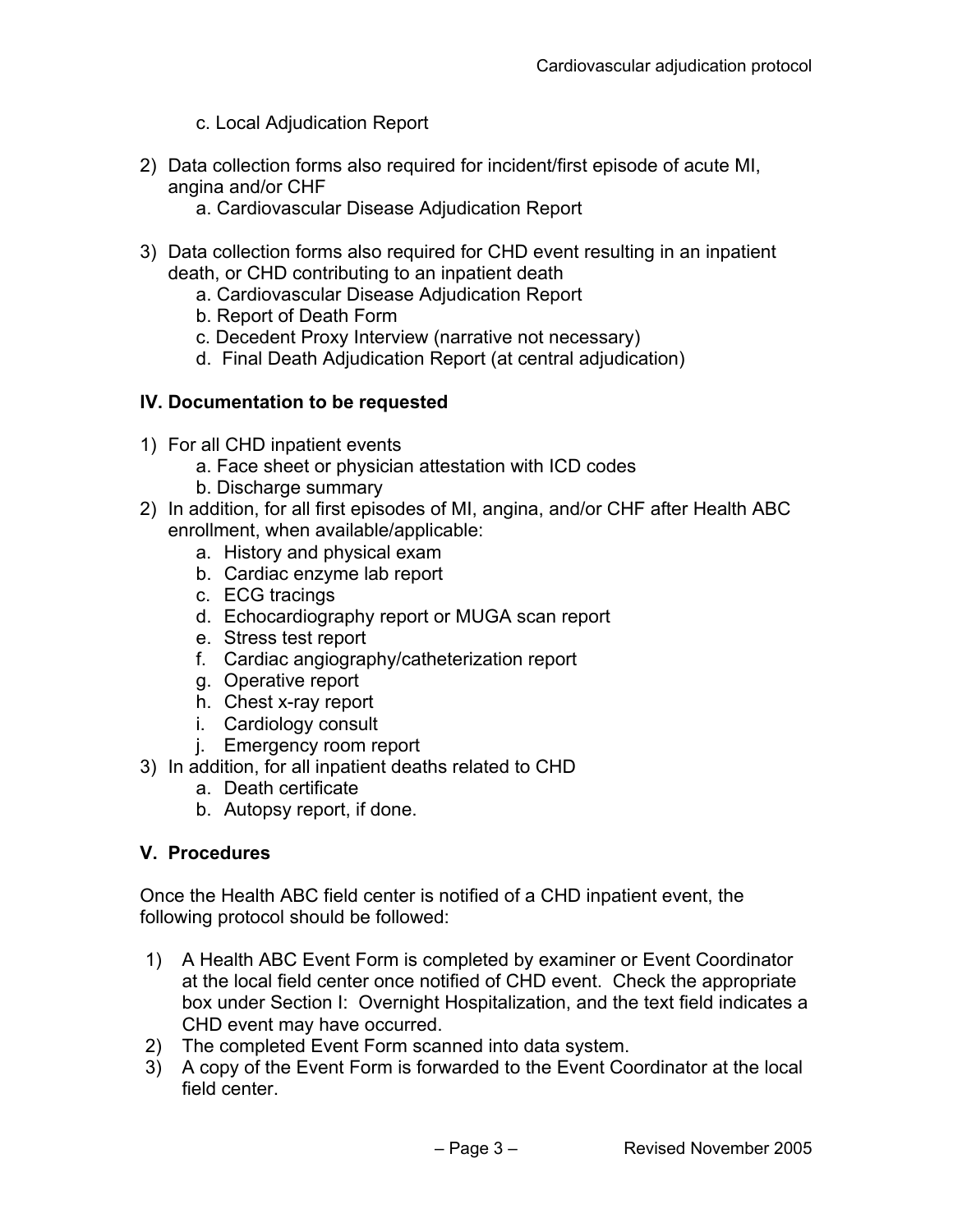- 4) The Event Coordinator enters tracking information into the web-based D and D tracking system.
- 5) Event Coordinator requests the event-specific documentation (refer to Section IV above)
- 6) The Event Coordinator notes first request for documentation in the D and D tracking system.
- 7) If necessary, the Event Coordinator makes second request for documentation.
- 8) The Event Coordinator notes second (and all additional) requests for documentation in the D and D tracking system.
- 9) All documentation received is noted in the D and D tracking system.
- 10) Once all documentation is received, the appropriate data collection forms, depending on whether the CHD event was the first after enrollment, or if a CHD-related death occurred (refer to Section III), are completed.
- 11) Event Coordinator notes the date the event packet is complete (documentation received and all appropriate data collection forms filled out) in the D and D tracking system.
- 12) Any unclear or difficult cases are sent to the other field center for review.

### **VI. Completing the Cardiovascular Disease Adjudication Report**

Question 1: Record the Health ABC Event Form reference number from the lower left corner of the Event Form.

Question 2: Record the date that the participant was admitted to the hospital as stated on the face sheet or discharge summary.

Question 3: Record the date that the participant was discharged from the hospital as stated on the face sheet or discharge summary.

Question 4: Record if there were any angina symptoms such as chest pain or other anginal equivalent, as described in the discharge summary, emergency room record, history and physical exam, or cardiology consult. Symptoms may occur on admission, or any time during the hospitalization. For 4a, if 'yes,' indicate if the participant received any nitrates or nitroglycerin, either prior to or during the hospitalization, for these symptoms. If 'yes,' indicate the treatment response. For 4b, indicate if there was any indication that the symptoms lasted for 20 minutes or longer.

Question 5: Based on the history and physical exam, discharge summary, consults, emergency room report, or other notes, record all symptoms listed in a. through h.

Question 6: Based on the history and physical exam, discharge summary, consults, emergency room report, or other notes, record all symptoms listed in a. through j.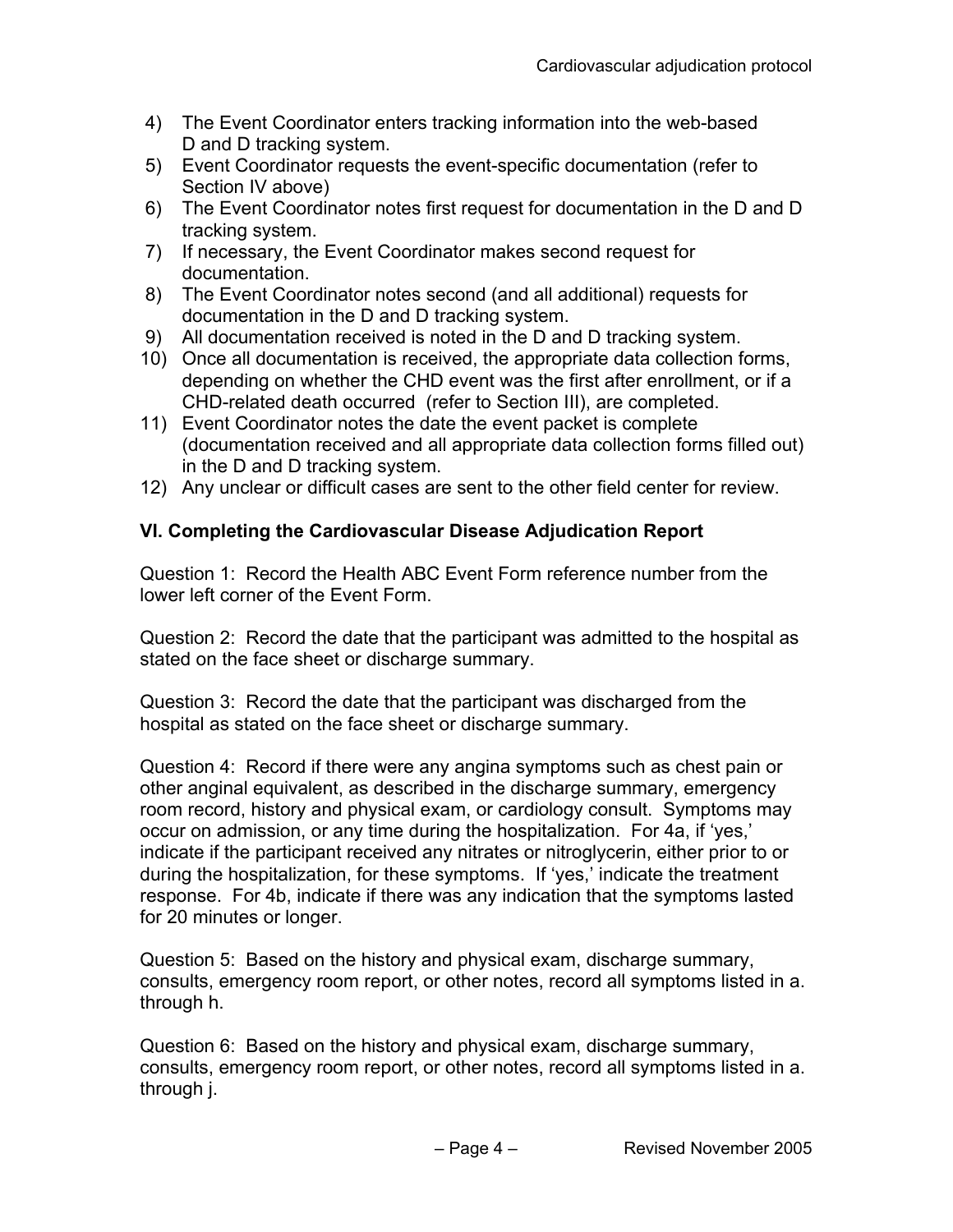Question 7: If any chest x-rays were done during the hospitalization, mark 'yes.' Record any findings from the radiology reports in a. through h. If the radiology reports are not available, record any findings from chest x-rays as listed in other documents such as history and physical exam, discharge summary, emergency room report, or consult.

Question 8: Record any of the listed medications used to treat the participant any time during the hospitalization, as indicated in the discharge summary, history and physical exam, emergency room record, or consult.

Question 9: Based on the lab reports, indicate if any of the cardiac enzymes were reported. If total CK, CK-MB, LDH, LD-1, LD-2, and/or Troponin were reported, mark a. through d. Use the peak (highest) value for each enzyme value and mark the appropriate range for each value based on the hospital normal ranges.

- 9a. If total CK was reported, use the highest value and compare it to the lab high normal.
- 9bi. If CK-MB was reported, use the highest value and compare it to the lab high normal. CK-MB may be reported in units or percent.
- 9bii. Record the CK-MB value relative to the total CK peak value.
- 9ci. If LDH was reported, use the highest value and compare to the lab high normal.
- 9cii. If LD-1 was reported, use the highest value and compare to the lab high normal. LD-1 may be reported in units or percent.
- 9ciii. If LD-2 was reported, determine its relative value compared to the LD-1.
- 9di. If Troponin was reported, determine if it was Troponin C, I or T. If this is not indicated on the lab report, call the hospital's lab and ask.
- 9dii. Use the highest Troponin value and compare it to the lab high normal.

Question 10: If any ECG tracings were done any time during the hospitalization, mark 'yes' and attach the tracings to the record. If the hospital did not send tracings, but interpretations are mentioned in any other part of the record, contact the hospital and request the tracings.

Question 11: Mark any/all of the three criteria for MI if they are present. If at least one of the criteria is marked, indicate 'yes' on the Local Adjudication Report next to 'myocardial infarction.' If none of the criteria are present, but evidence exists to indicate an MI may have occurred, mark 'possible' on the Local Adjudication Report. For example, if the enzymes are elevated but the participant was comatose and could not report symptoms, or no ECGs were done, mark 'possible' on the Local Adjudication Report.

If the ECGs reflect Q-waves were present, mark 'yes.'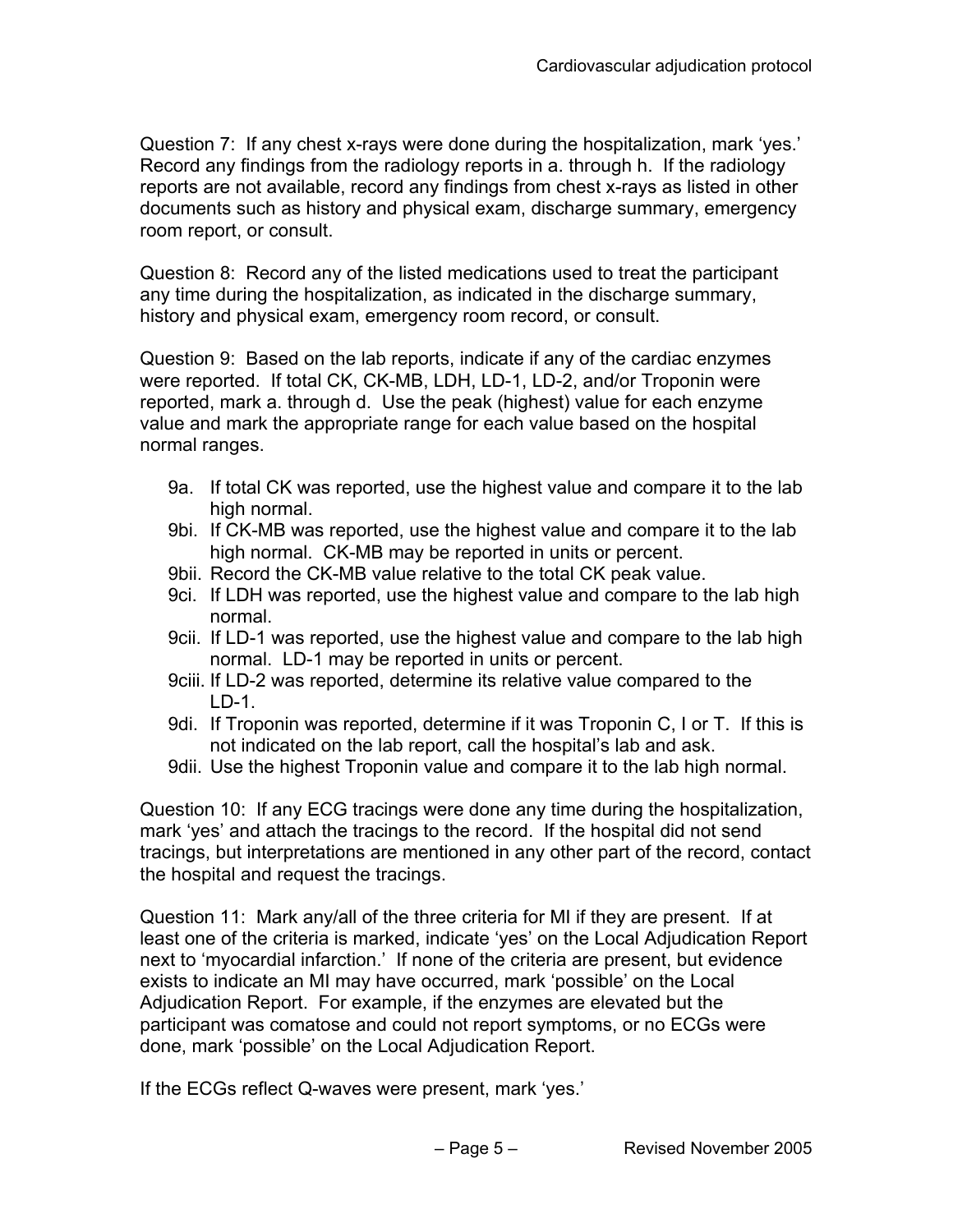If the MI occurred during or shortly after a procedure, regardless of whether the procedure was cardiac or not, mark 'yes.'

Question 12: Mark any/all of the four criteria for angina if they are present. If at least one of the criteria is marked, indicate 'yes' on the Local Adjudication Report next to 'angina.' If none of the criteria are present, but evidence exists to indicate angina may have been present, mark 'possible' on the Local Adjudication Report.

Question 13: Mark any/all of the three criteria for congestive heart failure if they are present. If at least one of the criteria is marked, indicate 'yes' on the Local Adjudication Report next to 'CHF.' If none of the criteria are present, but evidence exists to indicate CHF may have been present, mark 'possible' on the Local Adjudication Report.

If a left ventricular ejection fraction from this hospitalization was noted in the echocardiography report, MUGA report, cardiac catheterization report, or anywhere in the discharge summary or other source document, record it. If more than one ejection fraction was documented during the hospitalization, record the lowest. Indicate the diagnostic test used to determine the ejection fraction.

- 13a. Based on the discharge summary or procedure reports, indicate if the CHF was procedure related.
- 13b. Based on the diagnostic test reports or discharge summary, indicate if the heart failure was due to systolic dysfunction, diastolic dysfunction, both or unknown.
- 13c. Indicate the primary underlying cause of the CHF and up to five other causes of the CHF, using codes 1 through 12. In order to apply a cause code, evidence of the underlying disease must be present. For example, code 5 cannot be used if one of the pulmonary conditions listed was not present during the hospitalization.

### **VII. Decision Rules**

- 1) There is no outer time limit set to consider an MI procedure related, as long as the MI occurs during the same hospitalization as the procedure.
- 2) If the CHD event meets the criteria for MI, then angina should NOT be marked on the Local Adjudication Report unless:
	- a. There is at least one episode of post infarction angina.
	- b. The participant is admitted for angina and rules out for MI but subsequently has an MI (ex. Post CABG MI).
- 3) If the participant is admitted with a symptomatic condition that also results in symptomatic CHF, then both the admitting condition and the CHF should be marked on the local adjudicator form, and the primary reason for hospitalization should be the *cause* of the CHF. Ex. Admission for chest pain